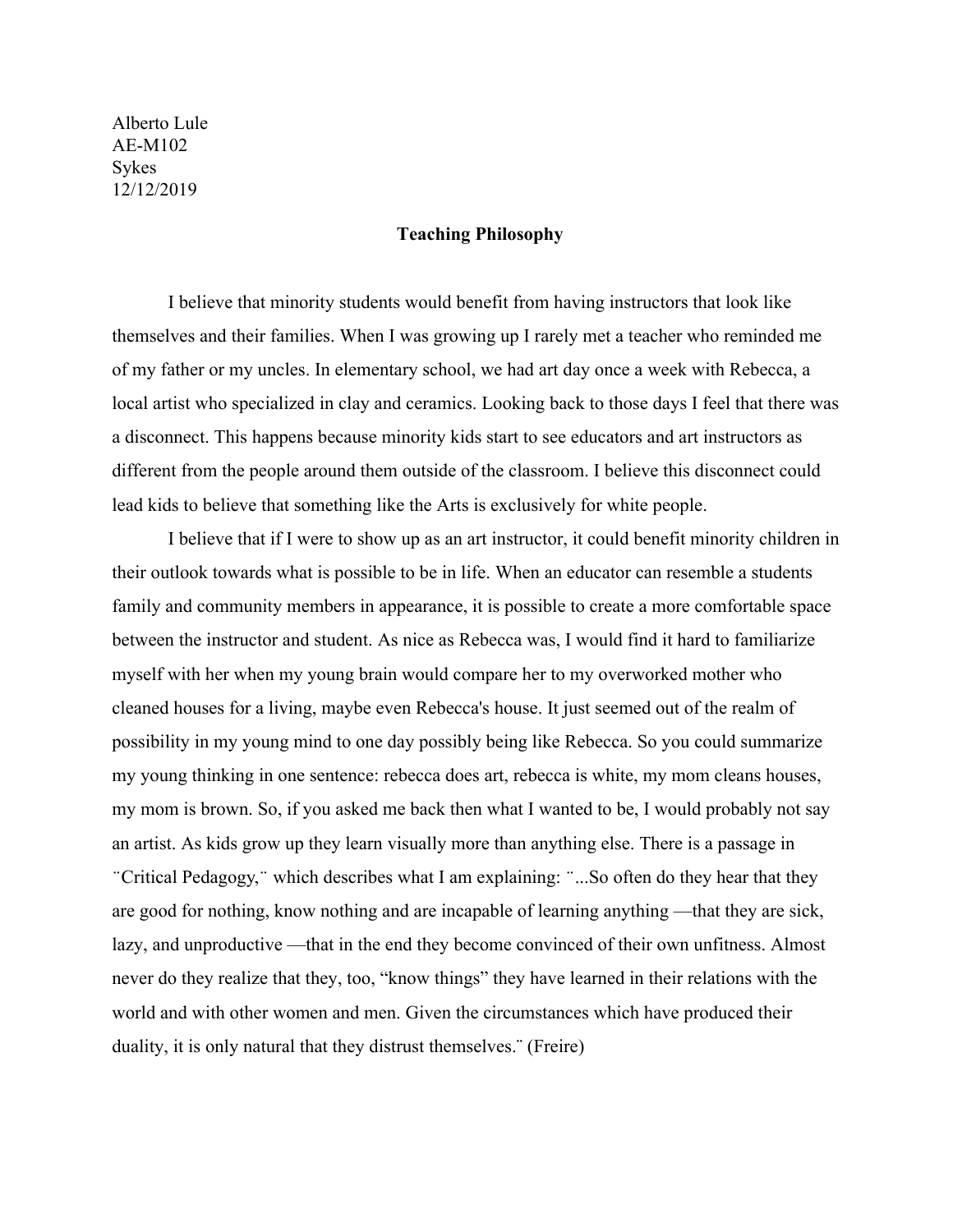Every art teacher I ever had was a white person. And that goes for other subjects as well such as sciences like chemistry and geography. To me those types of subjects were out of my realm of possibility because all the adults I knew outside of school were gardeners, construction workers, house cleaners, etc. My young mind became convinced that certain jobs or professions belonged to certain people. This happened visually and I may have benefited from activities that promote thinking critically or maybe even if the school would have hired more instructors of color. There was plenty of janitors of color at that school though.

In bell hooks, the author mentions something along the lines of my teaching philosophy in her introduction to "Teaching to Transgress": "...my teachers made sure they "knew " us. They knew our parents, our economic status, where we worshipped, what our homes were like, and how we were treated in the family.¨(hooks, 1994, pg.3). As you read on, bell hooks outlines the disconnection with her white instructors during desegregation, a disconnection that I believe has not been fully addressed and continues to this day. A strategy I believe can be used to combat this disconnect can be found in Dewey ́ s Pedagogic Creed: ̈ I believe that as such simplified social life, the school life should grow gradually out of the home life; that it should take up and continue the activities with which the child is already familiar in the home.¨ (Dewey) I believe this statement should include that visual similarities of family and community members should also be prevalent at the school as art instructors. I believe it is the arts that bring out the creativity in a child, and if that child is of color, having an art instructor of color would be the most beneficial way for that child to believe the arts is a possible future for them.

In conclusion I would like to suggest an alternative strategy for those schools, which for whatever reason, just can't seem to find art instructors of color in the area. From Reggio Emilia: ̈The role of the teacher as partner and co-learner is most clearly demonstrated as both child and teacher engage in collaborative learning during the process of working through a project...The teacher does not control nor dominate the child or her learning, but rather, demonstrates respect for the child's rights through mutual participation and joint action.¨ (Reggio). I believe this approach would be most challenging for American teachers, but the act of allowing the child to become your equal, would allow for a dynamic that would make some children feel more at home and hence, more comfortable in accepting possible futures as more